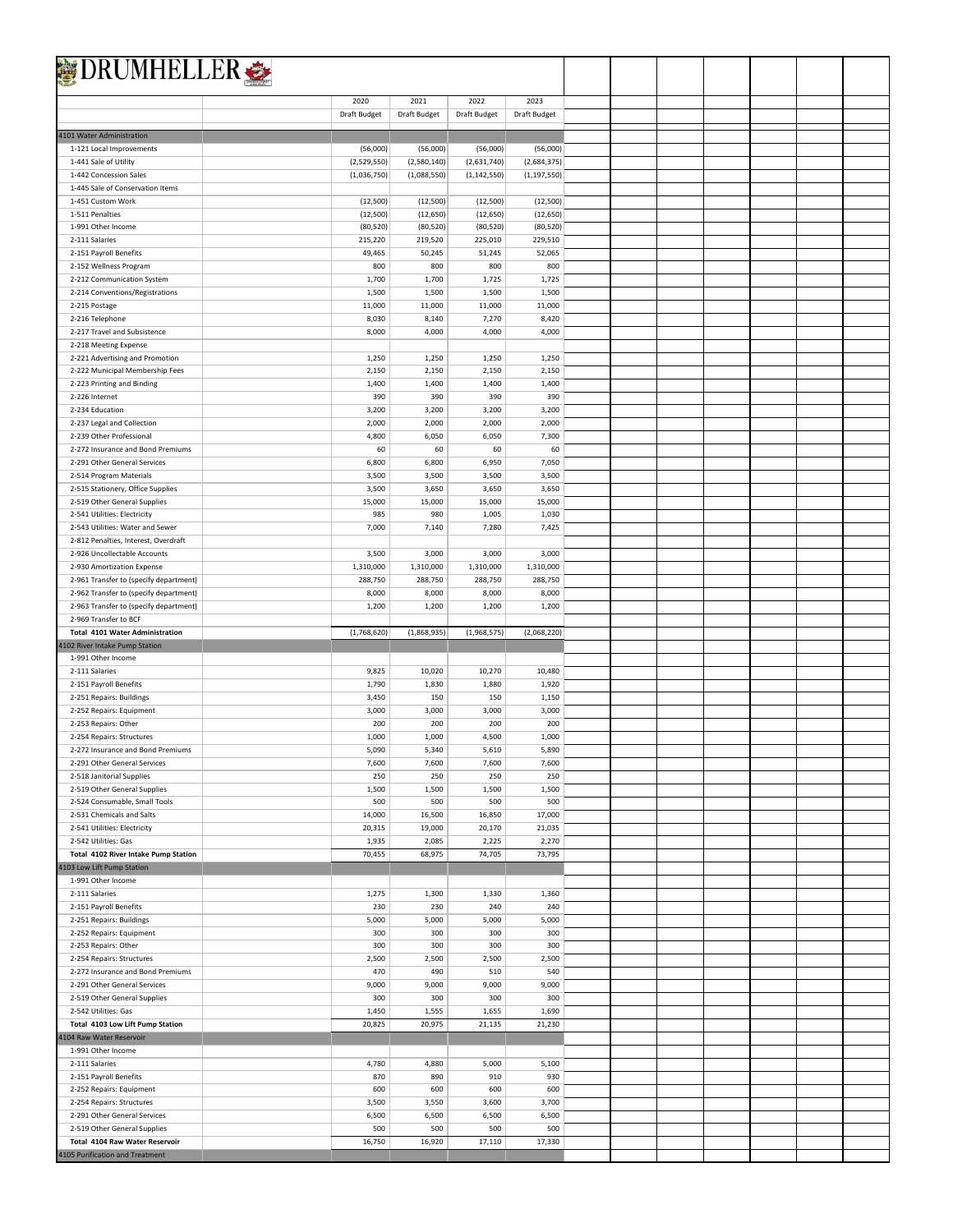| <b>DRUMHELLER</b>                                                                 |                  |                  |                  |                  |  |  |  |  |
|-----------------------------------------------------------------------------------|------------------|------------------|------------------|------------------|--|--|--|--|
|                                                                                   |                  |                  |                  |                  |  |  |  |  |
|                                                                                   | 2020             | 2021             | 2022             | 2023             |  |  |  |  |
|                                                                                   | Draft Budget     | Draft Budget     | Draft Budget     | Draft Budget     |  |  |  |  |
| 1-991 Other Income                                                                |                  |                  |                  |                  |  |  |  |  |
| 2-111 Salaries                                                                    | 266,085          | 271,410          | 278,200          | 283,760          |  |  |  |  |
| 2-151 Payroll Benefits                                                            | 48,400           | 49,370           | 50,600           | 51,610           |  |  |  |  |
| 2-152 Wellness Program                                                            | 800              | 800              | 800              | 800              |  |  |  |  |
| 2-216 Telephone                                                                   | 2,800            | 2,850            | 2,900            | 2,960            |  |  |  |  |
| 2-221 Advertising and Promotion                                                   | 800              | 800              | 800              | 800              |  |  |  |  |
| 2-222 Municipal Membership Fees                                                   | 100              | 100              | 100              | 100              |  |  |  |  |
| 2-239 Other Professional                                                          | 10,000           | 10,000           | 10,000           | 10,000           |  |  |  |  |
| 2-241 Janitorial Services                                                         | 3,025            | 3,025            | 3,025            | 3,025            |  |  |  |  |
| 2-251 Repairs: Buildings                                                          | 7,150            | 7,150            | 7,150            | 7,150            |  |  |  |  |
| 2-252 Repairs: Equipment                                                          | 1,350            | 1,375            | 1,400            | 1,425            |  |  |  |  |
| 2-253 Repairs: Other                                                              | 6,225            | 6,225            | 6,225            | 6,225            |  |  |  |  |
| 2-254 Repairs: Structures                                                         | 28,550           | 28,550           | 28,550           | 28,550<br>53,740 |  |  |  |  |
| 2-272 Insurance and Bond Premiums<br>2-291 Other General Services                 | 46,420<br>60,000 | 48,740<br>60,800 | 51,180<br>61,805 | 61,805           |  |  |  |  |
| 2-511 Safety Materials, Clothing & Shoe:                                          | 2,600            | 2,600            | 2,600            | 2,600            |  |  |  |  |
| 2-518 Janitorial Supplies                                                         | 1,600            | 1,600            | 1,600            | 1,600            |  |  |  |  |
| 2-519 Other General Supplies                                                      | 650              | 650              | 650              | 650              |  |  |  |  |
| 2-521 Fuel Oil Grease                                                             | 800              | 815              | 830              | 850              |  |  |  |  |
| 2-524 Consumable, Small Tools                                                     | 1,000            | 1,000            | 1,000            | 1,000            |  |  |  |  |
| 2-531 Chemicals and Salts                                                         | 164,000          | 176,500          | 181,500          | 186,500          |  |  |  |  |
| 2-541 Utilities: Electricity                                                      | 123,275          | 118,625          | 121,210          | 123,090          |  |  |  |  |
| 2-542 Utilities: Gas                                                              | 35,195           | 38,400           | 41,320           | 42,025           |  |  |  |  |
| 2-831 Interest                                                                    | 52,215           | 46,075           | 39,620           | 32,840           |  |  |  |  |
| <b>Total 4105 Purification and Treatment</b>                                      | 863,040          | 877,460          | 893,065          | 903,105          |  |  |  |  |
| 4106 Transmission and Distribution                                                |                  |                  |                  |                  |  |  |  |  |
| 1-991 Other Income                                                                |                  |                  |                  |                  |  |  |  |  |
| 2-111 Salaries                                                                    | 235,855          | 240,580          | 246,590          | 251,520          |  |  |  |  |
| 2-151 Payroll Benefits                                                            | 42,900<br>800    | 43,760<br>800    | 44,850<br>800    | 45,750<br>800    |  |  |  |  |
| 2-152 Wellness Program<br>2-251 Repairs: Buildings                                | 750              | 750              | 750              | 750              |  |  |  |  |
| 2-252 Repairs: Equipment                                                          | 20,000           | 20,000           | 20,000           | 20,000           |  |  |  |  |
| 2-254 Repairs: Structures                                                         | 60,000           | 60,000           | 61,500           | 62,850           |  |  |  |  |
| 2-272 Insurance and Bond Premiums                                                 | 9,010            | 9,460            | 9,930            | 10,430           |  |  |  |  |
| 2-291 Other General Services                                                      | 45,195           | 45,195           | 45,195           | 45,195           |  |  |  |  |
| 2-511 Safety Materials, Clothing & Shoe:                                          | 2,200            | 2,500            | 2,500            | 2,500            |  |  |  |  |
| 2-519 Other General Supplies                                                      | 2,800            | 2,800            | 2,800            | 2,800            |  |  |  |  |
| 2-521 Fuel Oil Grease                                                             | 20,000           | 20,400           | 20,810           | 21,225           |  |  |  |  |
| 2-524 Consumable, Small Tools                                                     | 2,500            | 2,500            | 2,500            | 2,500            |  |  |  |  |
| 2-535 Sand and Gravel                                                             | 3,500            | 3,500            | 3,500            | 3,500            |  |  |  |  |
| 2-541 Utilities: Electricity                                                      | 26,760           | 25,750           | 26,285           | 26,700           |  |  |  |  |
| 2-542 Utilities: Gas                                                              | 1,645            | 1,770            | 1,885            | 1,920            |  |  |  |  |
| 2-543 Utilities: Water and Sewer                                                  | 37,500           | 38,250           | 39,015           | 39,795           |  |  |  |  |
| 2-831 Interest                                                                    | 40,925           | 37,705           | 34,335           | 30,825           |  |  |  |  |
| Total 4106 Transmission and Distributio                                           | 552,340          | 555,720          | 563,245          | 569,060          |  |  |  |  |
| 4201 Sewage Administration - Drumheller                                           |                  |                  |                  |                  |  |  |  |  |
| 1-441 Sale of Utility                                                             | (2,098,150)      | (2, 140, 100)    | (2, 182, 900)    | (2, 226, 550)    |  |  |  |  |
| 1-451 Custom Work                                                                 | (6,000)          | (6,000)          | (6,000)          | (6,000)          |  |  |  |  |
| 1-511 Penalties<br>1-991 Other Income                                             | (8,000)          | (8,000)          | (8,000)          | (8,000)          |  |  |  |  |
| 2-111 Salaries                                                                    | 205,350          | 209,450          | 214,690          | 218,980          |  |  |  |  |
| 2-151 Payroll Benefits                                                            | 47,675           | 48,425           | 49,375           | 50,155           |  |  |  |  |
| 2-152 Wellness Program                                                            | 600              | 600              | 600              | 600              |  |  |  |  |
| 2-212 Communication System                                                        | 5,100            | 5,100            | 5,100            | 5,100            |  |  |  |  |
| 2-214 Conventions/Registrations                                                   |                  |                  |                  |                  |  |  |  |  |
| 2-215 Postage                                                                     | 11,000           | 11,000           | 11,000           | 11,000           |  |  |  |  |
| 2-216 Telephone                                                                   | 800              | 1,815            | 1,830            | 850              |  |  |  |  |
| 2-217 Travel and Subsistence                                                      | 6,050            | 2,050            | 2,050            | 2,050            |  |  |  |  |
| 2-221 Advertising and Promotion                                                   | 1,500            | 1,500            | 1,500            | 1,500            |  |  |  |  |
| 2-223 Printing and Binding                                                        | 1,200            | 1,200            | 1,200            | 1,200            |  |  |  |  |
| 2-226 Internet                                                                    | 390              | 390              | 390              | 390              |  |  |  |  |
| 2-234 Education                                                                   | 1,000            | 1,000            | 1,000            | 1,000            |  |  |  |  |
| 2-237 Legal and Collection                                                        |                  |                  |                  |                  |  |  |  |  |
|                                                                                   |                  | 14,050           | 14,050           | 15,300           |  |  |  |  |
| 2-239 Other Professional                                                          | 12,800           |                  |                  |                  |  |  |  |  |
| 2-252 Repairs: Equipment                                                          |                  |                  |                  |                  |  |  |  |  |
| 2-291 Other General Services                                                      | 1,800            | 1,800            | 1,800            | 1,800            |  |  |  |  |
| 2-515 Stationery, Office Supplies                                                 |                  |                  |                  |                  |  |  |  |  |
| 2-519 Other General Supplies                                                      |                  |                  |                  |                  |  |  |  |  |
| 2-926 Uncollectable Accounts                                                      | 2,000            | 2,000            | 2,000            | 2,000            |  |  |  |  |
| 2-930 Amortization Expense                                                        | 855,000          | 855,000          | 855,000          | 855,000          |  |  |  |  |
| 2-961 Transfer to (specify department)                                            | 8,000            | 8,000            | 8,000            | 8,000            |  |  |  |  |
| 2-962 Transfer to (specify department)                                            | 123,750<br>800   | 123,750<br>800   | 123,750<br>800   | 123,750<br>800   |  |  |  |  |
| 2-963 Transfer to (specify department)                                            |                  | (866, 170)       |                  | (941, 075)       |  |  |  |  |
| Total 4201 Sewage Administration - Dr<br>4203 Sewage Administration - East Coulee | (827, 335)       |                  | (902, 765)       |                  |  |  |  |  |
| 1-441 Sale of Utility                                                             | (61, 200)        | (62, 420)        | (63, 665)        | (64, 950)        |  |  |  |  |
| Total 4203 Sewage Administration - Ea                                             | (61, 200)        | (62, 420)        | (63, 665)        | (64,950)         |  |  |  |  |
| 4211 Sewage Collection - Drumheller                                               |                  |                  |                  |                  |  |  |  |  |